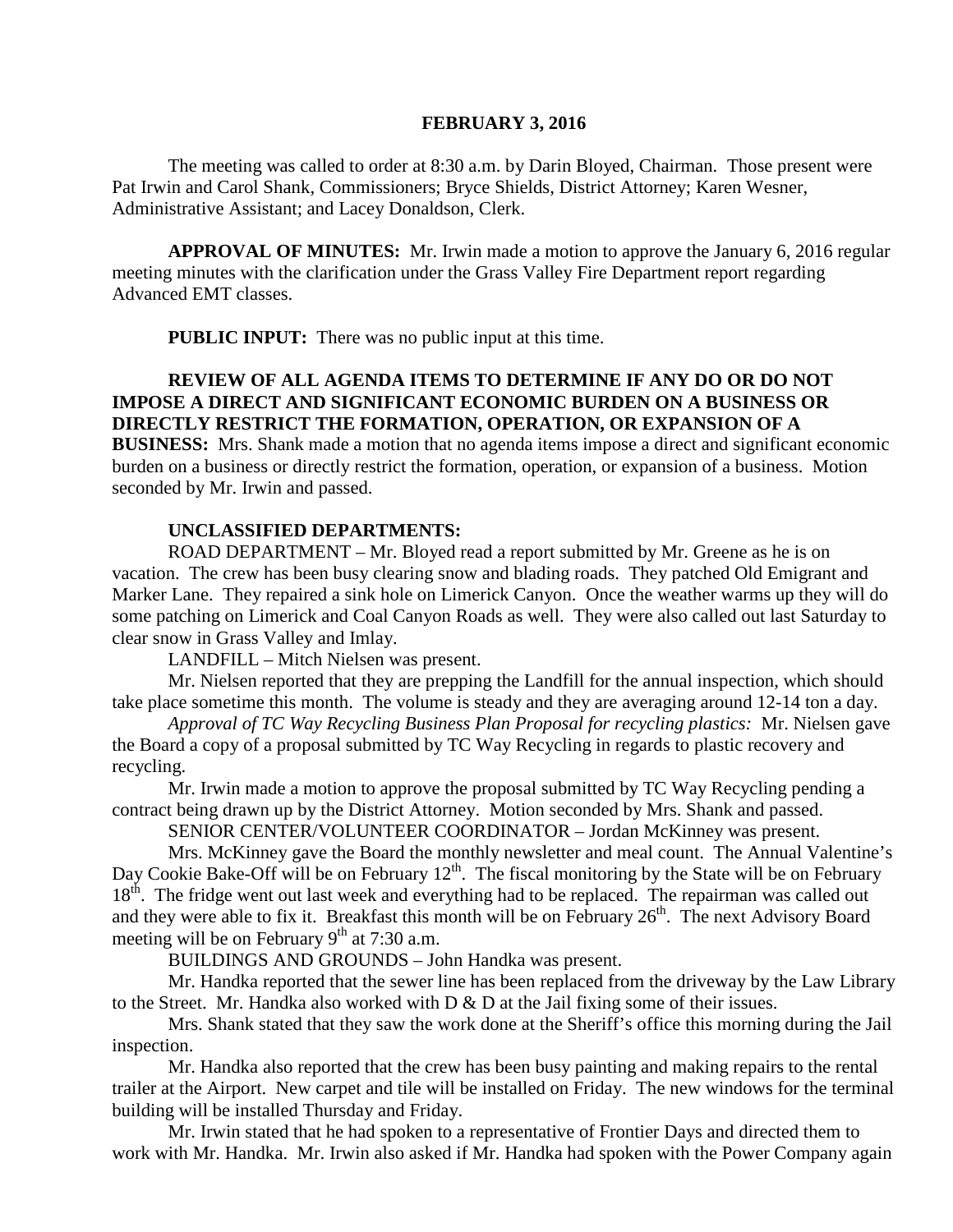*Lovelock Street Fever Car Club, Request to use Courthouse Park for June 3-5, 2016 event:* Mrs. Shank made a motion to approve the request of the Lovelock Street Fever Car Club to use the Courthouse Park June 3-5, 2016 on the condition they provide proof of Insurance. Motion seconded by Mr. Irwin and passed.

*Request to go to bid for Courthouse flooring:* Mrs. Shank made a motion to proceed with going to bid on the Courthouse flooring project. Motion seconded by Mr. Irwin and passed.

*Approval to proceed with siding for Derby Field Airport Terminal Building:* Mr. Handka has not received a response from any other companies. The only quote he has is from DeBell. It was noted again that they are starting the window installation on Thursday.

Mr. Irwin made a motion to move forward with DeBell completing the siding project for the Derby Field Terminal Building as all due diligence in regards to price quotes has taken place. Motion seconded by Mrs. Shank and passed.

COMMUNITY CENTER/ECONOMIC DEVELOPMENT – Heidi Lusby-Angvick was present. Mrs. Lusby-Angvick reported that the Business Resource Center had about 230 users for the year ending December 31, 2015. At least one of those people used it to apply and obtain a job. One user also

used the Center to help open his own business. Mrs. Lusby-Angvick stated that a counselor from the Department of Education and Rehabilitation also comes once or twice a month and uses that room, as well as the Veterans.

PCEDA (Pershing County Economic Development Authority) is still working on their goals. One of those is making sure the websites are up to date and Mrs. Lusby-Angvick has been working on that. Another goal is training and Mrs. Lusby-Angvick feels every meeting she attends gives her that opportunity. She and Mrs. Shank attended a census data training last week. She has requested an item on the next agenda for approval to attend a class in Idaho in July.

*Approval to go to bid for Community Center Kitchen Remodel:* The bid specifications were drawn up by Mr. Shields. There will be a walk-through and pre-bid conference on February  $15<sup>th</sup>$ . Bids are due March  $1<sup>st</sup>$  and will be opened on March  $2<sup>nd</sup>$ .

Mrs. Shank made a motion to approve going to bid for the Community Center Kitchen remodel with the addition of a construction deadline and penalty. Motion seconded by Mr. Irwin and passed.

Mrs. Lusby-Angvick spoke to the Board again after the Ambulance report. She wanted the Board to be aware that the insurance policy covering events at the Center has a Total Liquor Exclusion. Events having liquor would have to obtain their own insurance in order to be covered. Mrs. Lusby-Angvick has spoken to Mr. Shields and another option would be having them sign a Waiver of Liability.

PERSHING COUNTY FIRE/AMBULANCE –

*PERSHING COUNTY FIRE COORDINATOR:* Mike Heidemann was present.

Mr. Heidemann sent out an email to all the departments asking for their training schedules. The only response he received was from the Grass Valley Department. Mr. Heidemann stated that they have a pretty comprehensive training schedule.

Mr. Heidemann stated that he is still trying to get some answers in regards to who is the responsible party for the maintenance of the Hazmat truck and trailer. Mrs. Shank stated that she was under the impression that the Lovelock Fire Department would inventory the contents of the trailer and it would be moved to the Road Department yard. There has been confusion about the maintenance and Charlie Sparke was going to talk to Mr. Greene about getting the truck on a maintenance schedule; however, LEPC doesn't have a maintenance budget either. Mrs. Shank felt the Commission needs to address that in the upcoming budget workshops.

Mr. Heidemann stated that the final hearing regarding the F Endorsements is March  $3<sup>rd</sup>$  in Carson City. The next step for us would be to adopt a training program.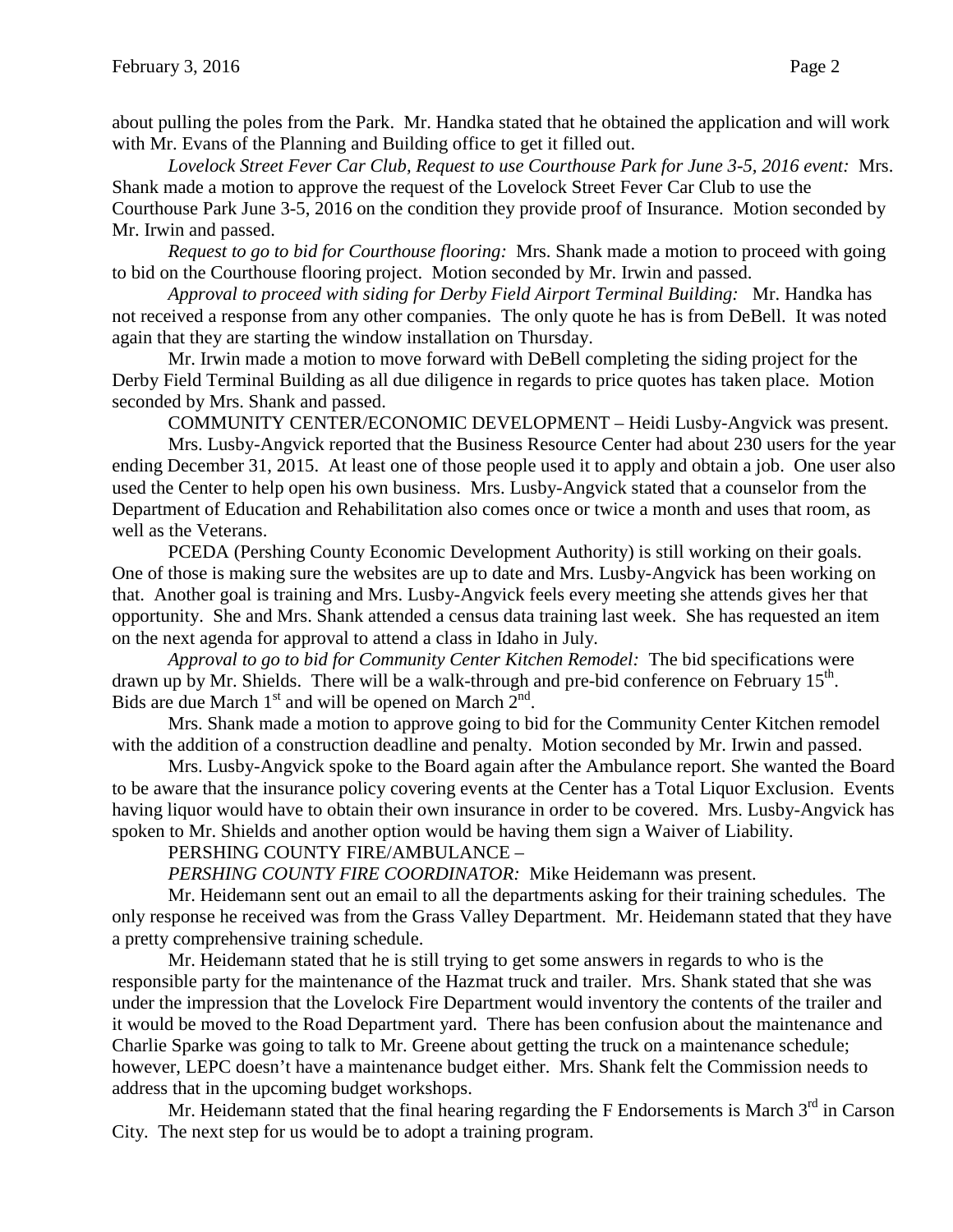Mr. Irwin stated that he had been speaking with Dave Ellis of HGH (Humboldt General) about a grant for video teleconference equipment to use for training. Mr. Irwin asked if Mr. Heidemann would be willing to work with Mr. Burke to put in an application. Mr. Burke stated that he had spoken to Chief Ayoob about it and they will work together to get it completed.

*AMBULANCE: Update on Consultant and collection contract –* Mr. Irwin stated that the contract was signed with the collection agency. We should have some information the beginning of March in regards to what has been turned over.

Mrs. Donaldson received an email from Dan Murphy asking about the liability for the Ambulance having a "student/trainee" aboard. Mr. Shields stated that he would draw up a Waiver of Liability for them to sign.

*GRASS VALLEY FIRE DEPARTMENT:* Sean Burke was present.

Mr. Burke stated that they have had a low call volume so far this year and they have been busy working on training.

*Approval of the Grass Valley Firehouse specifications:* Mr. Burke gave the Board the specifications that were developed with help from Mr. Shields. An item will be put on the next agenda to approve going to bid.

*IMLAY FIRE DEPARTMENT:* Gerry Monroe was present.

*Discussion regarding completing the inside of the Imlay Firehouse, review informal bids, discuss a possible timeline and what funding is available to finish the project, possible recommendation to put off the project until the next Fiscal Year, discuss punch list for building and repair items already finished:* Mr. Monroe spoke about the progress on the Imlay Firehouse. Mrs. Shank asked if the Board could have a copy of the punch list. Mr. Monroe stated that Rodney Wilcox had it and he will see if he can get it. The drains in the Firehouse were discussed. There was discussion and action at a prior meeting to change the drains to french drains. When the concrete was poured, that did not happen. Mrs. Shank asked if any money was held back from the contractor. Mrs. Wesner stated no, during the inspection everything was signed off.

Mr. Monroe also stated that he received an informal quote in the amount of \$43,000 from Aspen Creek Construction to finish the inside.

Mrs. Childs gave an overview of the money available in the Public Safety Option Tax Fund. The Board agreed that this project needs to be completed. An item will be put on the next agenda to approve going to bid to finish this project.

*APPROVAL OF LETTER OF SUPPORT FOR FIREFIGHTER GRANT (AFG):* It was noted that Chief Ayoob drafted a letter.

Mr. Irwin made a motion to approve Chairman Bloyed signing the letter of support for the 2016 Assistance to Firefighters Grant as submitted by Chief Ayoob. Motion seconded by Mrs. Shank and passed.

## **FIRST READING OF A PROPOSED ORDINANCE ENTITLED PERSHING COUNTY CEMETERIES DEEMING THE PURPOSE OF CEMETERY RULES AND REGULATIONS; PROVIDING FOR RESIDENCY REQUIREMENTS; PROVIDING FOR LANDSCAPING AND MAINTENANCE; OPENING AND CLOSING TIMES; PROVIDING FOR PLOT REQUIREMENTS, RESERVATIONS, AND FEES; AND OTHER MATTERS PROPERLY RELATED THERETO:** Mrs. Shank introduced Bill #321 and read it by Title as follows:

AN ORDINANCE ADDING CHAPTER 13.40 TO TITLE 13 OF THE PERSHING COUNTY CODE BY ESTABLISHING CEMETERY REGULATIONS; PROVIDING THE PURPOSE OF THE ORDINANCE; ESTABLISHING DEFINITIONS; PROVIDING LANDS DECLARED AS CEMETERIES; PROVIDING FOR THE PURCHASE OF ADDITIONAL LAND; PROVIDING FOR MAPS AND RECORDS; ESTABLISHING A CEMETERY ADMINISTRATOR; PROVIDING FOR THE RESERVATION OF GRAVESITES AND FEES; PROVIDING THAT GRAVESITES ARE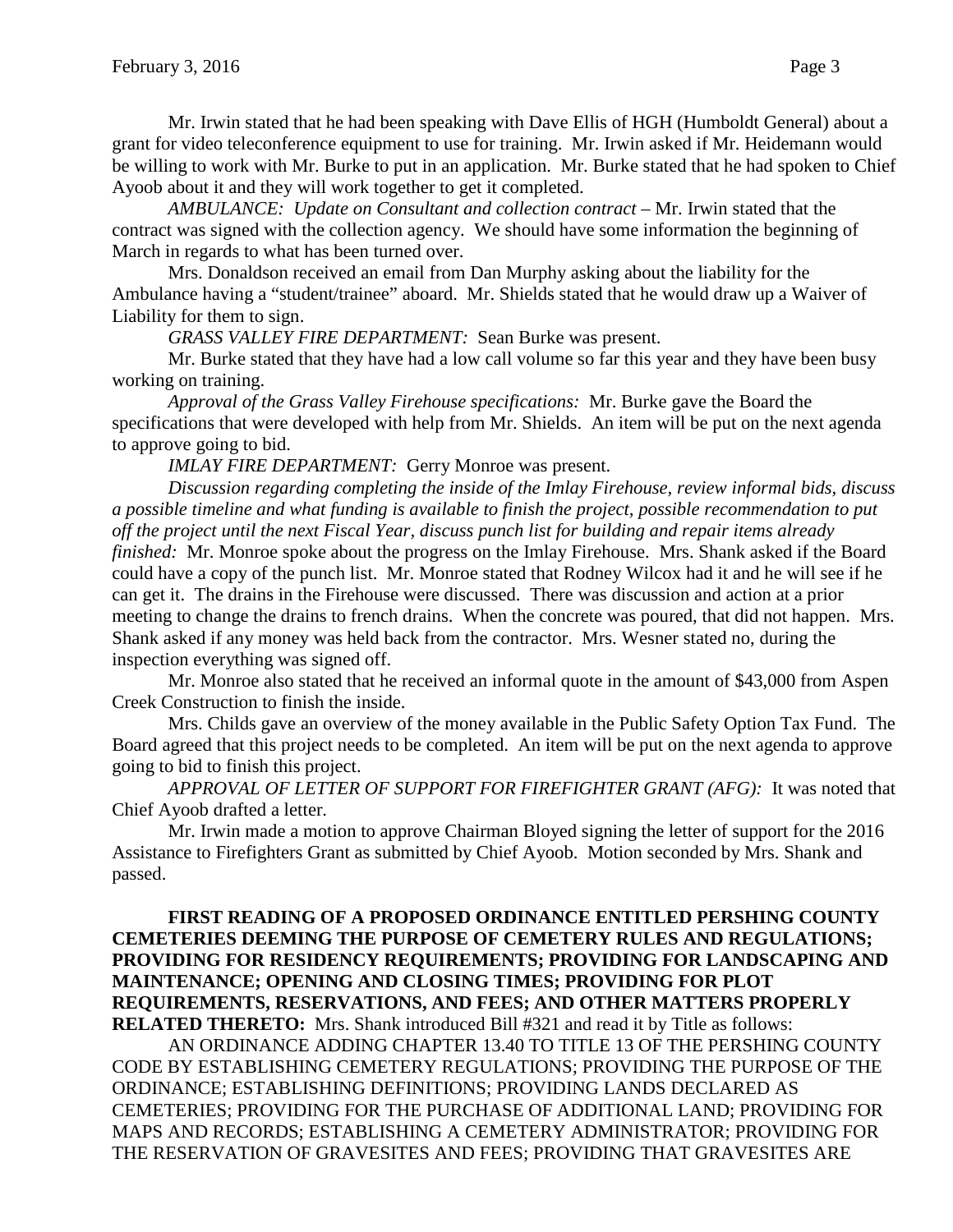HELD BY THE COUNTY IN FEE SIMPLE AND THAT BURIAL RIGHTS ARE NON-TRANSFERABLE; PROVIDING FOR SINGLE AND MULTIPLE INTERMENTS AND DISINTERMENTS; PROVIDING FOR PERMIT REQUIREMENTS FOR INTERMENTS AND DISINTERMENTS; EXCLUDING CERTAIN HOLIDAYS FROM INTERMENTS; PROVIDING FOR THE MAINTENANCE AND IMPROVEMENTS OF COUNTY CEMETERIES; ESTABLISHING PENALTIES FOR DAMAGING CEMETERY PROPERTY; PROHIBITING ANIMALS IN CEMETERIES; AND PROVIDING FOR CRIMINAL LIABILITY FOR VIOLATIONS.

### **UNCLASSIFIED DEPARTMENTS, CONT.D:**

COMMUNITY HEALTH NURSE – Mrs. Shank met with Greg Kitchingman and Jon Kirwan from Rural Community Health. They discussed the status of the Community Health Nursing Services and what services are provided. They wanted to promote an open line of communication. It was noted that in 2015 the Heath Nurses office provided services for 160 people.

LIBRARY – Mr. Irwin stated that some issues came up at the last meeting and he has forwarded them to Mr. Shields. One of those issues was a rental fee for the meeting room.

LEPC – Mrs. Shank reported that they had a meeting on January  $29<sup>th</sup>$ . They approved the Action Report for the train exercise that was done. It was noted that all grant requirements have been met. They also elected officers for the new year. The next meeting will be on February  $19<sup>th</sup>$ . Mrs. Shank also stated that the Hospital is having an Infectious Disease tabletop in March. The United We Stand grant application is due in April.

## **PLANNING DEPARTMENT:** James Evans was present.

Mr. Evans stated that there will not be a Planning Commission meeting this month.

### **IMLAY WATER:** James Evans was present.

Mr. Evans reported that he met with the individuals who are interested in our water system. They took a site tour and received copies of water tests, etc. They are going to do some due diligence and will get back to us.

Mr. Evans also reported that he had to purchase some meters and valves for the system.

Mr. Irwin also wanted the Board to know that he received a very positive voice mail from the person who looked at the system in regards to the overall system and the staff. He will play the voicemail at the end of the meeting for everyone to hear.

**BUILDING DEPARTMENT:** James Evans and Damien McKinney were present.

Mr. Evans gave the Board the monthly permits issued and fees collected report. Mr. Evans stated that things are going well and they are keeping busy.

Mr. McKinney gave a report on Code Enforcement. Before and after pictures of a property in Rye Patch were given to the Board. Mr. McKinney stated he has received several complaints regarding people living in RVs for longer than allowed.

Mr. Bloyed asked Mr. McKinney about an RV near Cosgrave. Mr. McKinney has looked into it a little bit. The owner is a pilot and apparently flies in and out of the property. He will follow up and try to obtain some more information.

# **ELECTED DEPARTMENTS:**

LACEY DONALDSON, CLERK-TREASURER – Mrs. Donaldson reported that she attended a three day conference with the Secretary of State's office at the end of January. The group is working on finding funding to upgrade the voting equipment for the 2018 cycle.

*Approval of corrections/changes to the Tax Roll:* No corrections or changes were submitted.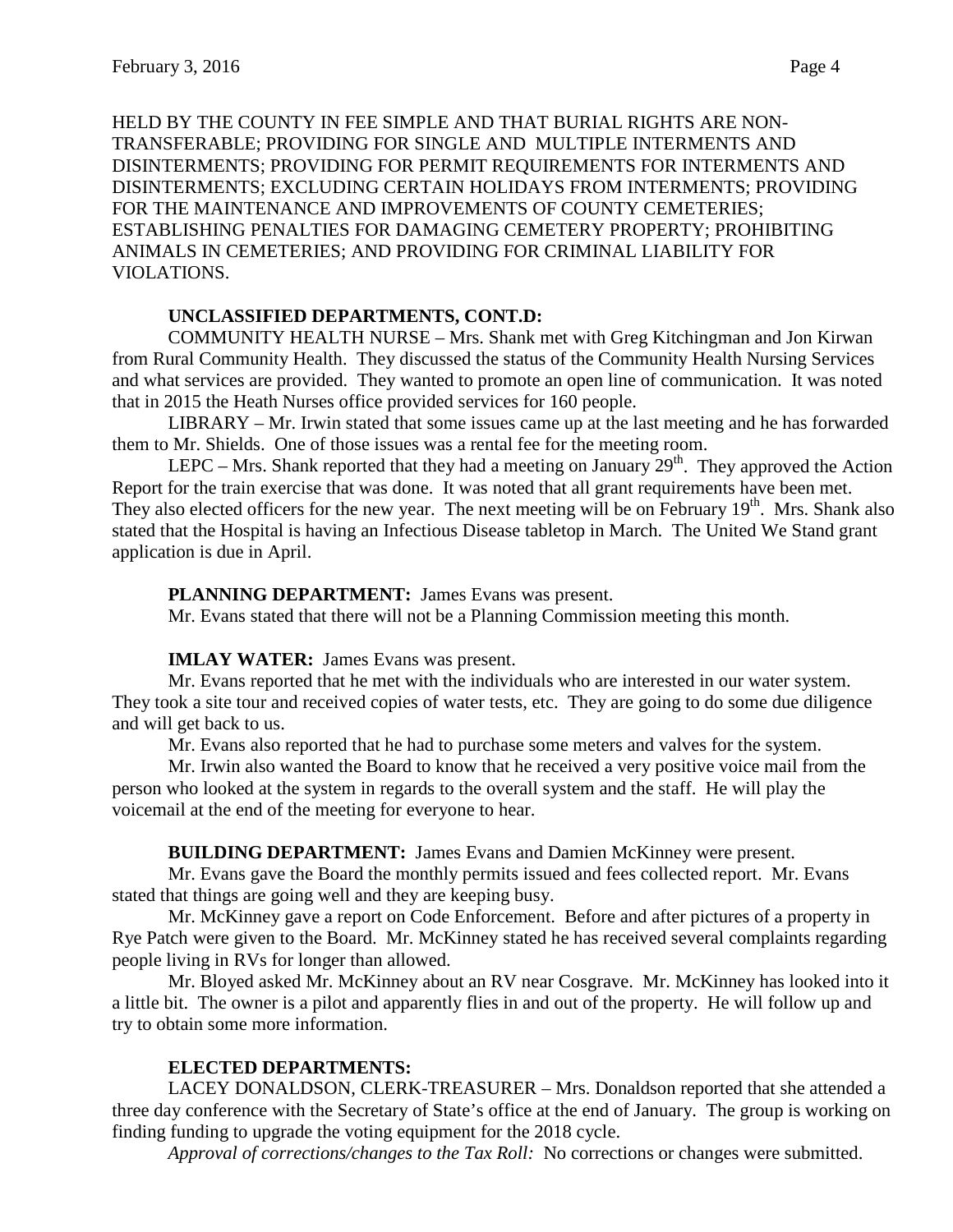*Approval of the 2016 Airport Grant Application:* Mrs. Donaldson stated that they are applying for \$80,000 to replace the rotating beacon. There is a \$5,000 county match.

Mr. Irwin made a motion to approve the submittal of the 2016 Airport Grant Application in the amount of \$80,000 to replace the rotating beacon with \$5,000 county matching funds. Motion seconded by Mrs. Shank and passed.

RENE CHILDS, RECORDER-AUDITOR – Mrs. Childs gave the Board a breakdown of the cash balances for the month ending January.

ADS has been here trying to finish up the U-Verse connection at the Courthouse. They are hoping to be done this week. Mrs. Shank asked where we are at in regards to getting a different email system for the Department Heads. Mrs. Childs stated that Sean at ADS will help once the other issues are resolved.

LAURI CERINI-JONES, ASSESSOR – Mrs. Cerini-Jones stated that she is preparing for the upcoming Board of Equalization hearings. Mrs. Donaldson stated that she is working on scheduling the hearings for February 23<sup>rd</sup> at 9:00 a.m. Mrs. Cerini-Jones stated that there are twelve appeals. Four of them are for apartment complexes, one is C-Punch and seven are on Ag land. The Ag land values are set by the State, so Mrs. Cerini-Jones has been doing a lot or research on what can be appealed. Mrs. Donaldson stated she also sent the Ag land information to Mr. Shields to look at.

BRYCE SHIELDS, DISTRICT ATTORNEY – *Approval of Westlaw Contract renewal for Pershing County:* Mr. Shields explained that Westlaw is an electronic database that contains State and Federal Reporters. It is used by the DA's office, the Public Defender's office and the Law Library. The District Court also has access. Mr. Shields stated that the contract is essentially the same with a 2% increase for the next three years.

Mrs. Shank made a motion to approve the Westlaw Contracts for Pershing County with monthly fees of \$912.15, \$785.00, and \$614.50 for a period of three years, effective February 1, 2016. Motion seconded by Mr. Irwin and passed.

**PROCLAMATIONS AND AWARDS:** Mr. Irwin made a motion to present a Proclamation honoring Humboldt General Hospital. Mr. Irwin read the Proclamation and it will be formally presented to HGH at the Firefighter's Ball. The motion was seconded by Mrs. Shank and passed.

# **ELECTED DEPARTMENTS, CONT.D:**

KAREN STEPHENS, JUSTICE COURT – Judge Stephens stated that their system is down so they are unable to receipt any money or input citations. They have been down since last Friday. Judge Stephens will work with Mrs. Childs in regards to her staff working over-time to get caught up. D & D Plumbing was here yesterday to look at the bathroom, but Judge Stephens was not given an update.

JERRY ALLEN, SHERIFF: Sheriff Allen stated that they received a report of a deceased person in the Black Rock Desert. The Department has been dealing with this for the last two weeks. Washoe County flew them in to recover the body last week and Sheriff Allen and Sgt. Carmichael went out yesterday to recover the vehicle.

Sheriff Allen stated that the plumbing repairs done at the Jail were discussed this morning and D & D did a really good job.

Sheriff Allen stated that he is still down one Deputy due to injury. He also has a Dispatcher off on medical and one of the Administrative staff just came back from medical.

Mrs. Shank stated that the Commission did a Jail Inspection this morning and there was a question in regards to the DA reviewing the Jail Operations Manual. Sheriff Allen will get a copy of the manual to Mr. Shields for review.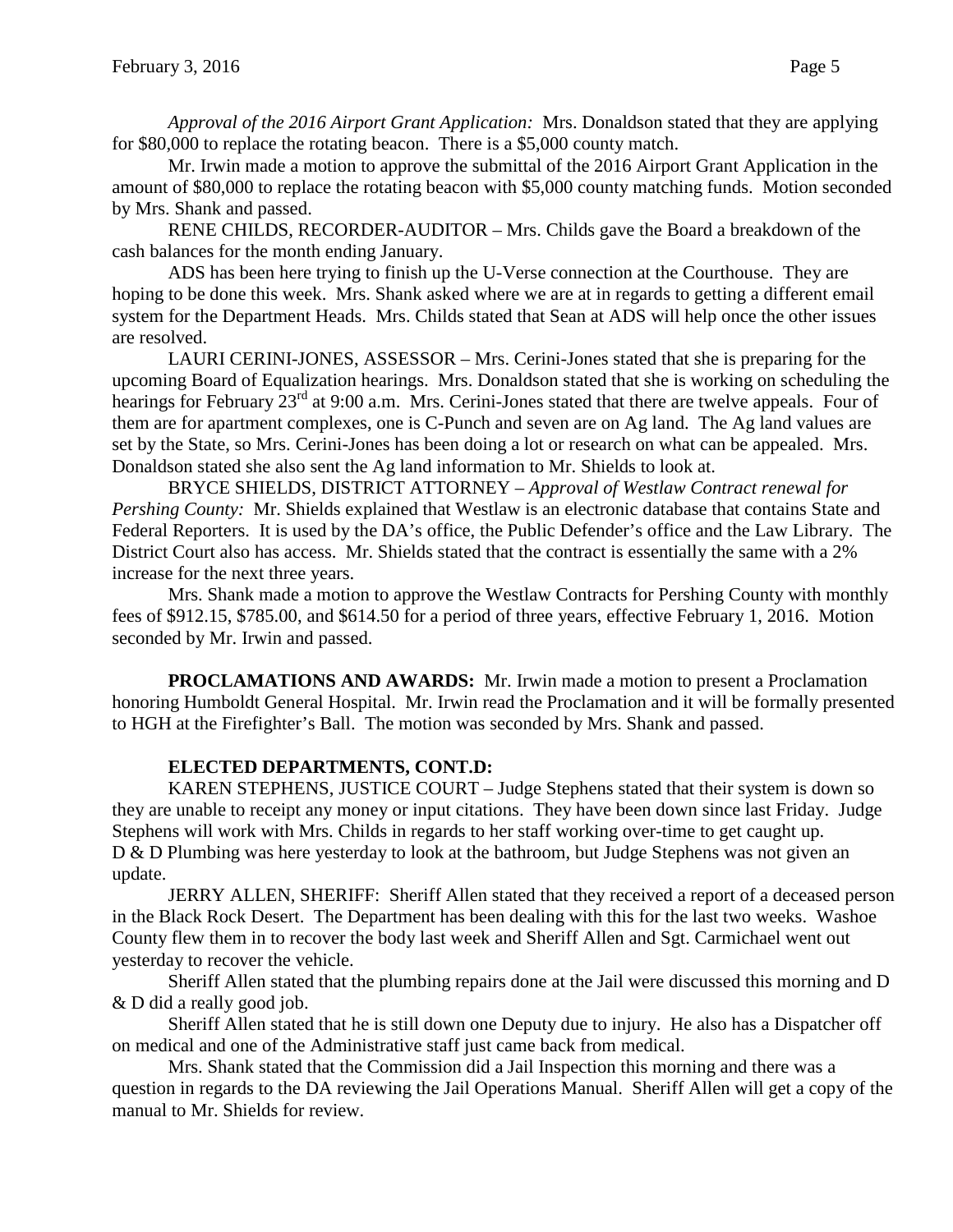**NEVADA WORKS:** APPROVAL OF COOPERATIVE AGREEMENT FOR THE CREATION OF NEVADA WORKS – Mr. Bloyed stated that most of the changes were just to names. There were also changes made to the scope.

Mr. Irwin made a motion to approve the Cooperative Agreement for the creation of Nevada Works as presented. Motion seconded by Mrs. Shank and passed.

**CORRESPONDENCE:** Mr. Irwin spoke about a mailing he received from Resource Concepts Incorporated (RCI). Mr. Shields also received the information. RCI provides services to the N2 Grazing Board and Mr. Shields feels like it would be a duplication of services if the County contracted separately with them. Mr. Irwin would like this put on a future agenda so the entire Board can look at it.

**BOARD APPOINTMENTS/RESIGNATIONS:** Jennifer Osborne submitted letters resigning from the Museum Board and the Solid Waste Management and Recycling Advisory Board.

Mrs. Shank made a motion to accept the resignation of Jennifer Osborne from the Museum Board and the Solid Waste Management and Recycling Board effective immediately. Motion seconded by Mr. Irwin and passed.

The meeting recessed at 10:46 a.m. for a Litigation meeting and reconvened at 11:05 a.m. to review vouchers. Commissioner Irwin excused himself to participate in a conference call with NACo (National Association of County Officials.

**VOUCHERS:** Mrs. Shank made a motion to approve the vouchers as submitted. Motion seconded by Mr. Bloyed. Mr. Irwin was absent. Motion carried.

**REPORT FROM LEGAL COUNSEL:** Mr. Shields did not have anything to report.

**REPORT FROM ADMINISTRATIVE ASSISTANT:** Mrs. Wesner stated that she has closed out the Imlay Firehouse grant. She is still working on the Imlay Sewer grant. Mrs. Wesner stated that it may be time for legal to get involved as we paid extra to expedite the permit and it still hasn't been approved 45 days later. Farr West asked for our money to be refunded and was told that they don't issue refunds. Mr. Bloyed asked Mrs. Wesner to turn the information over to Mr. Shields.

Mrs. Wesner also stated that she has received an offer to purchase the old Grass Valley Community Center building. She will put an item on the next agenda.

APPROVAL FOR COMMISSIONER PAT IRWIN TO ATTEND ALL NACO (NEVADA ASSOCIATION OF COUNTY OFFICIALS) / NACo (NATIONAL ASSOCIATION OF COUNTY OFFICIALS) EXECUTIVE CONFERENCES AND POOL/PACT EXECUTIVE CONFERENCES IN STATE AND OUT OF STATE – Mr. Bloyed stated that he did not have a problem with this request as long as the expenses are reimbursed. Mrs. Shank didn't have a problem either, but wanted to know the dates that he will be gone. Mrs. Wesner will make sure the dates are on the board in the office.

Mrs. Shank made a motion to approve Commissioner Irwin attending all NACO/NACo Executive Conferences and POOL/PACT Executive Conferences in state and out of state as long as the expenses are reimbursed. Motion seconded by Mr. Bloyed. Mr. Irwin was absent. Motion carried.

**MATTERS OF THE BOARD FOR DISCUSSION, BOARD MEMBER REPORTS, BOARD LIAISON REPORTS:** Mrs. Shank spoke about the joint Recreation and PCEDA meeting. They are going to meet again in May. Mrs. Shank stated that when they go into budgets there are some things that need to be considered.